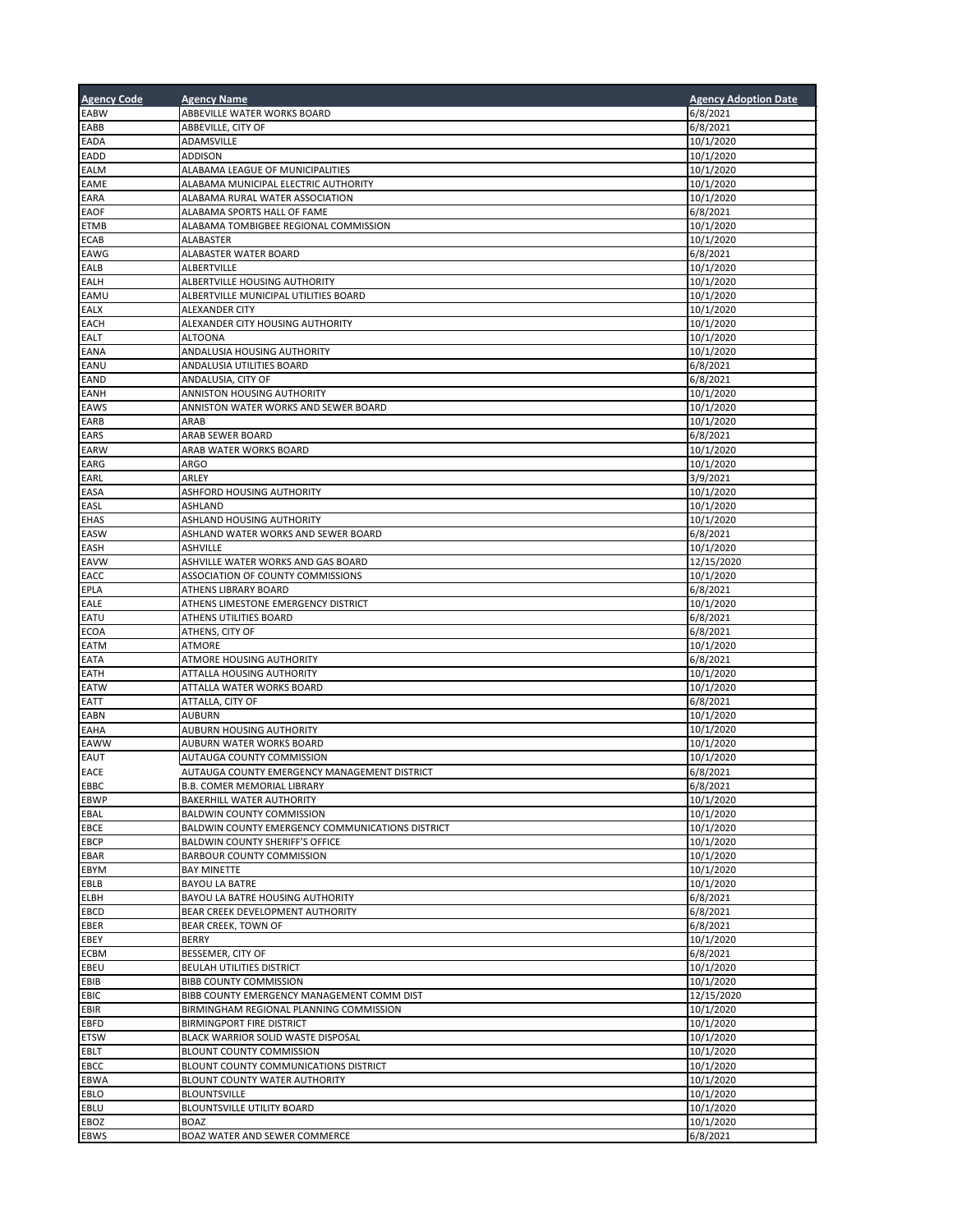| <b>Agency Code</b>         | <b>Agency Name</b>                                                      | <b>Agency Adoption Date</b> |
|----------------------------|-------------------------------------------------------------------------|-----------------------------|
| <b>EBWF</b>                | BOLDO WATER AND FIRE PROTECTION AUTHORITY                               | 10/1/2020                   |
| EBSH                       | <b>BOSTON HOUSING AUTHORITY</b>                                         | 10/1/2020                   |
| <b>EHAB</b>                | <b>BRANTELY HOUSING AUTHORITY</b>                                       | 6/8/2021                    |
| <b>EHBR</b>                | BREWTON HOUSING AUTHORITY                                               | 10/1/2020                   |
| EBIT<br><b>EBKW</b>        | <b>BRILLIANT</b><br>BROOKWOOD, TOWN OF                                  | 10/1/2020<br>6/8/2021       |
| EBEH                       | BUHL ELROD HOLMAN WATER AUTHORITY                                       | 10/1/2020                   |
| EBUL                       | <b>BULLOCK COUNTY COMMISSION</b>                                        | 6/8/2021                    |
| <b>EBTR</b>                | BUTLER COUNTY COMMISSION                                                | 6/8/2021                    |
| <b>ECVF</b>                | CAHABA VALLEY FIRE AND EMERGENCY MEDICAL AND RESERVE DISTRICT           | 6/8/2021                    |
| <b>ECLR</b>                | CALERA                                                                  | 10/1/2020                   |
| <b>ECCN</b>                | CALHOUN COUNTY 911 DISTRICT                                             | 6/8/2021                    |
| <b>ECHN</b>                | CALHOUN COUNTY COMMISSION                                               | 10/1/2020                   |
| <b>ECWF</b><br><b>ECAM</b> | CALHOUN COUNTY WATER AND FIRE PROTECTION AUTHORITY                      | 10/1/2020<br>6/8/2021       |
| <b>ECIA</b>                | CAMDEN, CITY OF<br>CARBON HILL UTILITIES BOARD                          | 10/1/2020                   |
| <b>ECCW</b>                | CARROLL'S CREEK WATER AUTHORITY INCORPORATED                            | 10/1/2020                   |
| ECED                       | <b>CEDAR BLUFF</b>                                                      | 10/1/2020                   |
| <b>ECUS</b>                | CEDAR BLUFF UTILITIES BOARD AND SOLID WASTE                             | 10/1/2020                   |
| <b>ECAA</b>                | CENTRAL ALABAMA AGING CONSORTIUM                                        | 10/1/2020                   |
| <b>ECAP</b>                | CENTRAL ALABAMA REGIONAL PLANNING AND DEVELOPMENT COMMUNICATION         | 6/8/2021                    |
| <b>ECEW</b>                | CENTRAL ELMORE WATER AUTHORITY                                          | 10/1/2020                   |
| <b>ECTA</b><br><b>ECWS</b> | CENTRAL TALLADEGA COUNTY WATER DISTRICT<br><b>CENTRE WATER WORKS</b>    | 10/1/2020<br>10/1/2020      |
| <b>ECEN</b>                | CENTRE, CITY OF                                                         | 6/8/2021                    |
| <b>ECOC</b>                | CENTREVILLE, CITY OF                                                    | 6/8/2021                    |
| ECCC                       | CHAMBERS COUNTY COMMISSION                                              | 10/1/2020                   |
| <b>EICC</b>                | CHAMBERS COUNTY DEVELOPMENT AUTHORITY                                   | 10/1/2020                   |
| <b>ECEM</b>                | CHAMBERS COUNTY EMERGENCY MANAGEMENT COMMUNICATIONS DISTRICT            | 10/1/2020                   |
| <b>ECCL</b>                | CHAMBERS COUNTY LIBRARY BOARD                                           | 6/8/2021                    |
| <b>ECHA</b>                | CHATOM                                                                  | 10/1/2020                   |
| <b>ECLS</b>                | CHELSEA                                                                 | 10/1/2020                   |
| <b>ECHK</b><br><b>ECHR</b> | CHEROKEE COUNTY COMMISSION<br>CHEROKEE COUNTY WATER AND SEWER AUTHORITY | 10/1/2020<br>10/1/2020      |
| <b>ECKH</b>                | CHICKASAW HOUSING AUTHORITY                                             | 10/1/2020                   |
| <b>EUBE</b>                | CHICKASAW UTILITIES BOARD                                               | 10/1/2020                   |
| <b>ECHI</b>                | CHICKSAW                                                                | 10/1/2020                   |
| <b>ECHB</b>                | CHILDERSBURG                                                            | 3/9/2021                    |
| <b>ECBW</b>                | CHILDERSBURG WATER, SEWER, AND GAS BOARD                                | 6/8/2021                    |
| <b>ECIN</b>                | CHILTON COUNTY COMMISSION                                               | 10/1/2020                   |
| <b>ECPA</b>                | CHILTON WATER AUTHORITY                                                 | 10/1/2020                   |
| <b>EBCR</b><br><b>ECFP</b> | CINDY HABER CENTER INCORPORATED<br><b>CITY OF FORT PAYNE</b>            | 10/1/2020<br>10/1/2020      |
| <b>ECLN</b>                | <b>CLANTON</b>                                                          | 10/1/2020                   |
| <b>EHAC</b>                | <b>CLANTON HOUSING AUTHORITY</b>                                        | 6/8/2021                    |
| <b>ECGS</b>                | CLANTON WATER AND SEWER BOARD                                           | 10/1/2020                   |
| <b>ECLK</b>                | <b>CLARKE COUNTY COMMISSION</b>                                         | 6/8/2021                    |
| <b>ECMG</b>                | CLARKE MOBILE COUNTIES GAS DISTRICT                                     | 10/1/2020                   |
| <b>ECYC</b>                | CLAY COUNTY E-911 INCORPORATED                                          | 10/1/2020                   |
| <b>ECCA</b>                | CLAY COUNTY WATER AUTHORITY                                             | 6/8/2021                    |
| <b>ECLW</b><br><b>ECLE</b> | CLAYTON WATER WORKS AND SEWER BOARD<br>CLEBURNE COUNTY COMMISSION       | 6/8/2021<br>10/1/2020       |
| <b>ECLV</b>                | CLEVELAND, TOWN OF                                                      | 6/8/2021                    |
| <b>ECAW</b>                | <b>COALING WATER AUTHORTY</b>                                           | 6/8/2021                    |
| <b>ECFW</b>                | COFFEE COUNTY WATER AUTHORITY                                           | 6/8/2021                    |
| <b>ECKR</b>                | COKER WATER AND FIRE PROTECTION AUTHORITY                               | 12/15/2020                  |
| <b>ECBT</b>                | COLBERT COUNTY COMMISSION                                               | 3/9/2021                    |
| <b>ETOC</b>                | COLLINSVILLE                                                            | 10/1/2020                   |
| <b>ECWW</b>                | COLLINSVILLE WATER WORKS BOARD<br>COOK SPRINGS WATER AUTHORITY          | 10/1/2020<br>6/8/2021       |
| <b>ECSA</b><br><b>ECOO</b> | COOSA COUNTY COMMISSION                                                 | 6/8/2021                    |
| ECOS                       | COOSADA                                                                 | 10/1/2020                   |
| <b>ECWG</b>                | CORDOVA WATER WORKS AND GAS BOARD                                       | 10/1/2020                   |
| <b>ECOR</b>                | CORDOVA, CITY OF                                                        | 6/8/2021                    |
| <b>ECBR</b>                | COVINGTON COUNTY COMMISSION                                             | 6/8/2021                    |
| <b>ECVT</b>                | COVINGTON COUNTY E-911                                                  | 6/8/2021                    |
| <b>ECVC</b>                | COVINGTON COUNTY WATER AUTHORITY                                        | 10/1/2020                   |
| ECRD                       | CRENSHAW COUNTY EMERGENCY MANAGEMENT COMMUNICATIONS DISTRICT            | 6/8/2021                    |
| <b>ECRV</b><br><b>ECUL</b> | CROSSVILLE<br>CULLMAN                                                   | 10/1/2020<br>10/1/2020      |
| <b>ECUC</b>                | CULLMAN CO CENTER FOR THE DEVELOPMENTALLY DISABLED                      | 6/8/2021                    |
| <b>ECLM</b>                | CULLMAN COUNTY COMMISSION                                               | 10/1/2020                   |
| ECCO                       | <b>CULLMAN COUNTY E-911</b>                                             | 6/8/2021                    |
| <b>ECIG</b>                | CULLMAN JEFFERSON GAS DISTRICT                                          | 10/1/2020                   |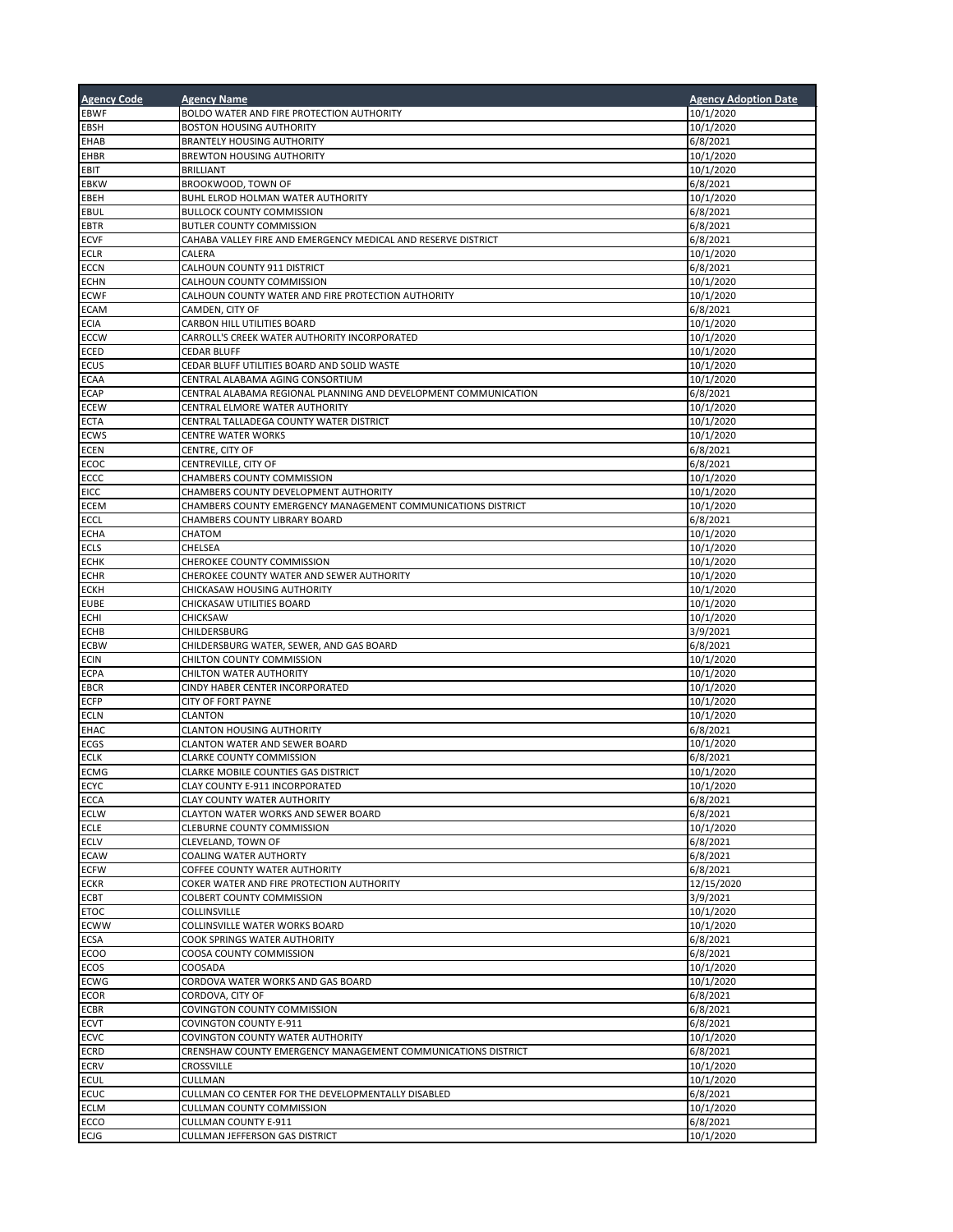| <b>Agency Code</b>         | <b>Agency Name</b>                                                | <b>Agency Adoption Date</b> |
|----------------------------|-------------------------------------------------------------------|-----------------------------|
| <b>ECPB</b>                | <b>CULLMAN POWER BOARD</b>                                        | 10/1/2020                   |
| <b>ECMW</b>                | CUMBERLAND MOUNTAIN WATER AND FIRE PROTECTION AUTHORITY           | 10/1/2020                   |
| <b>EDAD</b>                | DADEVILLE                                                         | 10/1/2020                   |
| <b>EDWS</b>                | DADEVILLE GAS BOARD                                               | 10/1/2020                   |
| <b>EDVW</b>                | DADEVILLE WATER WORKS AND SEWAGE BOARD                            | 10/1/2020                   |
| <b>EDCW</b>                | DALE CO WATER AUTHORITY                                           | 6/8/2021                    |
| <b>EDCC</b>                | DALE COUNTY COMMISSION                                            | 10/1/2020                   |
| <b>EDLV</b>                | DALEVILLE                                                         | 3/9/2021                    |
| <b>EDAL</b><br><b>EDAP</b> | DALLAS COUNTY COMMISSION<br><b>DAPHNE</b>                         | 10/1/2020<br>10/1/2020      |
| <b>EDPU</b>                | DAPHNE UTILITIES BOARD                                            | 10/1/2020                   |
| <b>EDEC</b>                | <b>DECATUR</b>                                                    | 10/1/2020                   |
| <b>ECDU</b>                | <b>DECATUR UTILITIES</b>                                          | 10/1/2020                   |
| <b>EDCG</b>                | DEKALB CHEROKEE GAS DISTRICT                                      | 10/1/2020                   |
| <b>EDEK</b>                | DEKALB COUNTY COMMISSION                                          | 10/1/2020                   |
| <b>EDCD</b>                | DEKALB COUNTY EMERGENCY COMMUNICATIONS DISTRICT                   | 10/1/2020                   |
| <b>EDCA</b>                | DEKALB COUNTY HOSPITAL ASSOCIATION                                | 10/1/2020                   |
| <b>EDOT</b>                | <b>DOTHAN</b>                                                     | 3/9/2021                    |
| EGSH                       | DOTHAN HOUSTON COUNTY LIBRARY SYSTEM                              | 3/9/2021                    |
| EDOU<br><b>EDSW</b>        | <b>DOUBLE SPRINGS</b><br>DOUBLE SPRINGS WATER AND SEWER BOARD     | 10/1/2020<br>10/1/2020      |
| <b>EDOG</b>                | <b>DOUGLAS</b>                                                    | 10/1/2020                   |
| <b>EEAM</b>                | EAST ALABAMA MENTAL HEALTH MENTAL RETARDATION BOARD               | 10/1/2020                   |
| EEAR                       | EAST ALABAMA REGIONAL PLANNING AND DEVELOPMENT COMMISSION         | 10/1/2020                   |
| <b>EEAW</b>                | EAST ALABAMA WATER DISTRICT                                       | 10/1/2020                   |
| EECG                       | EAST CENTRAL ALABAMA GAS DISTRICT                                 | 10/1/2020                   |
| EECB                       | EAST CENTRAL BALDWIN COUNTY WATER AND FIRE                        | 10/1/2020                   |
| EECL                       | <b>ECLECTIC</b>                                                   | 10/1/2020                   |
| EECA                       | ELECTRIC CITIES OF ALABAMA                                        | 10/1/2020                   |
| EELM                       | ELMORE COUNTY COMMISSION                                          | 10/1/2020                   |
| <b>EEWA</b>                | ELMORE WATER AND SEWER AUTHORITY                                  | 10/1/2020                   |
| <b>EENH</b><br>EESC        | <b>ENTERPRISE HOUSING AUTHORITY</b><br>ESCAMBIA COUNTY COMMISSION | 10/1/2020<br>6/8/2021       |
| EECC                       | ETOWAH COMMUNICATIONS DISTRICT                                    | 10/1/2020                   |
| EETH                       | ETOWAH COUNTY COMMISSION                                          | 10/1/2020                   |
| EETC                       | ETOWAH COUNTY CORRECTIONS                                         | 6/8/2021                    |
| <b>EHAE</b>                | EUFAULA HOUSING AUTHORITY                                         | 10/1/2020                   |
| <b>EEUF</b>                | EUFAULA, CITY OF                                                  | 6/8/2021                    |
| EEUT                       | EUTAW, CITY OF                                                    | 6/8/2021                    |
| <b>ECOE</b>                | EVERGREEN                                                         | 10/1/2020                   |
| EEHA                       | EVERGREEN HOUSING AUTHORITY                                       | 6/8/2021                    |
| EFLD                       | FAIRFIELD, CITY OF                                                | 6/8/2021                    |
| <b>EFAR</b><br>EFPL        | <b>FAIRHOPE</b><br><b>FAIRHOPE PUBLIC LIBRARY</b>                 | 10/1/2020<br>10/1/2020      |
| EFAL                       | <b>FALKVILLE</b>                                                  | 10/1/2020                   |
| EFAE                       | <b>FAYETTE</b>                                                    | 10/1/2020                   |
| EFAY                       | <b>FAYETTE COUNTY COMMISSION</b>                                  | 10/1/2020                   |
| <b>EFGB</b>                | <b>FAYETTE GAS BOARD</b>                                          | 10/1/2020                   |
| EFYH                       | FAYETTE HOUSING AUTHORITY                                         | 10/1/2020                   |
| EFWW                       | FAYETTE WATER WORKS BOARD                                         | 10/1/2020                   |
| <b>EFWA</b>                | FAYETTEVILLE WATER AUTHORITY                                      | 10/1/2020                   |
| EFLM                       | FLOMATON, TOWN OF                                                 | 6/8/2021                    |
| <b>EFOL</b><br><b>EFUB</b> | FOLEY<br>FOLEY UTILITIES BOARD                                    | 3/9/2021<br>10/1/2020       |
| EFPH                       | FORT PAYNE HOUSING AUTHORITY                                      | 10/1/2020                   |
| EFPI                       | FORT PAYNE IMPROVEMENT AUTHORITY                                  | 10/1/2020                   |
| <b>EFRW</b>                | FOSTERS-RALPH WATER AUTHORITY                                     | 6/8/2021                    |
| EFRA                       | FRANKLIN COUNTY COMMISSION                                        | 6/8/2021                    |
| <b>EFCW</b>                | FRANKLIN COUNTY WATER SERVICE AUTHORITY                           | 10/1/2020                   |
| <b>EFUL</b>                | <b>FULTONDALE</b>                                                 | 10/1/2020                   |
| EFUG                       | <b>FULTONDALE GAS BOARD</b>                                       | 10/1/2020                   |
| EFYF                       | <b>FYFFE</b>                                                      | 10/1/2020                   |
| ECOG                       | GADSDEN                                                           | 10/1/2020                   |
| EGWW<br>EGDN               | GADSDEN WATER WORKS AND SEWER BOARD<br><b>GARDEN CITY</b>         | 6/8/2021<br>10/1/2020       |
| EGAR                       | GARDENDALE                                                        | 10/1/2020                   |
| EGEV                       | GENEVA                                                            | 10/1/2020                   |
| EGEN                       | GENEVA COUNTY COMMISSION                                          | 10/1/2020                   |
| EGCB                       | GENEVA COUNTY E-911 BOARD INCORPORATED                            | 10/1/2020                   |
| <b>EGEO</b>                | GEORGIANA                                                         | 10/1/2020                   |
| EGER                       | GERALDINE                                                         | 10/1/2020                   |
| EGLE                       | GLENCO, CITY OF                                                   | 12/15/2020                  |
| EGOO                       | GOOD HOPE, CITY OF                                                | 6/8/2021                    |
| <b>EWWG</b>                | GOODWATER WATER WORKS AND SEWER BOARD                             | 6/8/2021                    |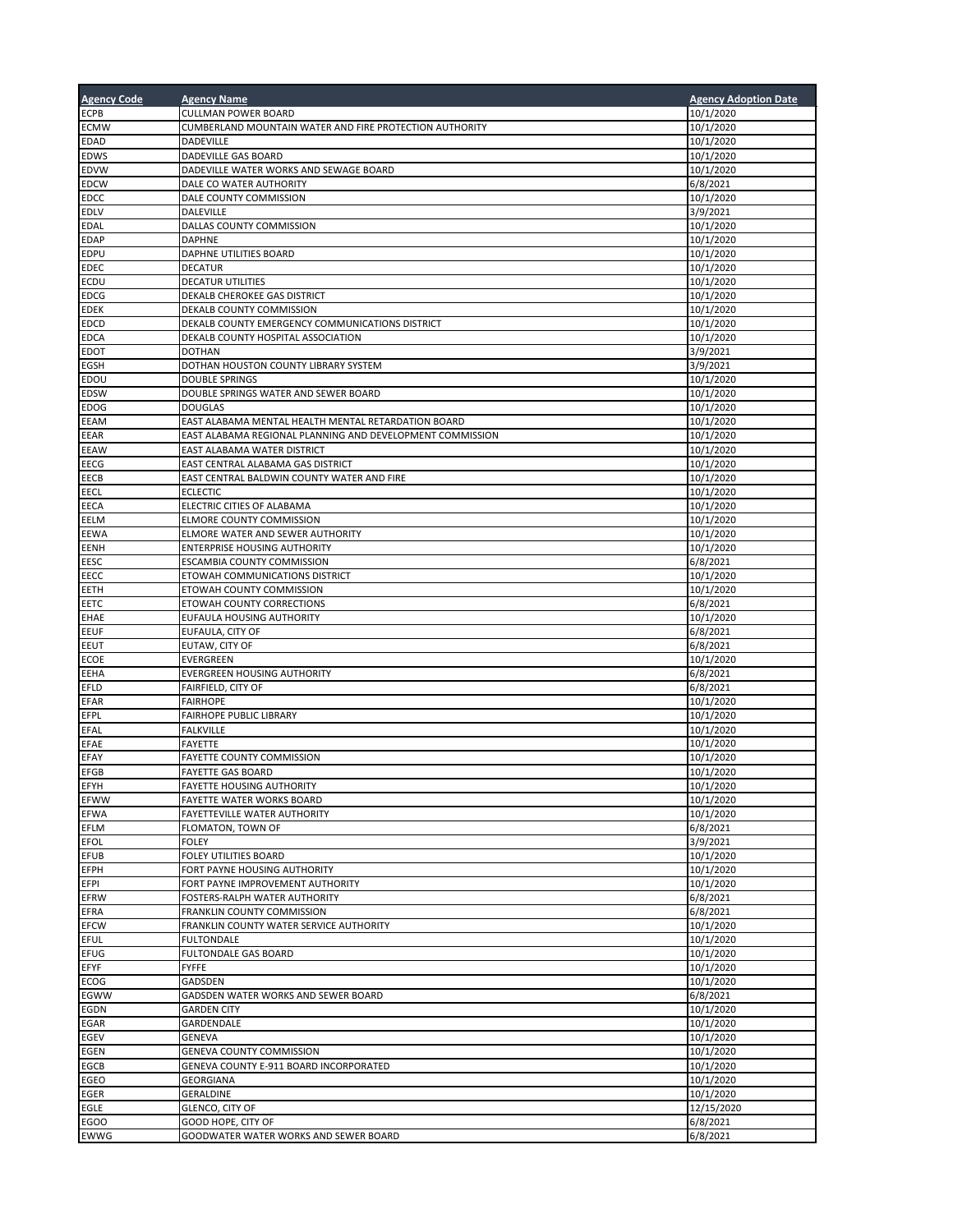| <b>Agency Code</b>         | <b>Agency Name</b>                                                                                       | <b>Agency Adoption Date</b> |
|----------------------------|----------------------------------------------------------------------------------------------------------|-----------------------------|
| <b>GORDO</b>               | GORDO, TOWN OF                                                                                           | 6/8/2021                    |
| <b>EGUM</b>                | GOVERNMENTAL UTILITIES SERVICES CORPORATION OF MOODY                                                     | 10/1/2020                   |
| EGRA                       | <b>GRAYSVILLE, CITY OF</b>                                                                               | 6/8/2021                    |
| <b>EGEM</b>                | GREATER ETOWAH 310 BOARD                                                                                 | 10/1/2020                   |
| <b>EGCD</b>                | GREENE COUNTY E-911 COMMUNICATIONS DISTRICT                                                              | 10/1/2020                   |
| <b>EGRC</b>                | GREENE COUNTY RACING COMMISSION                                                                          | 6/8/2021                    |
| <b>EGWF</b>                | GREENHILL WATER AND FIRE PROTECTION AUTHORITY                                                            | 10/1/2020                   |
| <b>EGRE</b>                | GREENVILLE                                                                                               | 10/1/2020                   |
| EGWS                       | GREENVILLE WATER WORKS AND SEWER BOARD<br><b>GROVE HILL, TOWN OF</b>                                     | 6/8/2021                    |
| EGRO<br>EGUI               | <b>GUIN</b>                                                                                              | 6/8/2021<br>10/1/2020       |
| EGIH                       | <b>GUIN HOUSING AUTHORITY</b>                                                                            | 10/1/2020                   |
| EGIW                       | GUIN WATER WORKS AND SEWER BOARD                                                                         | 10/1/2020                   |
| EGFS                       | <b>GULF SHORES</b>                                                                                       | 10/1/2020                   |
| EGSW                       | <b>GULF SHORES UTILITIES BOARD</b>                                                                       | 10/1/2020                   |
| <b>EGUN</b>                | <b>GUNTERSVILLE</b>                                                                                      | 10/1/2020                   |
| EGEB                       | <b>GUNTERSVILLE ELECTRIC BOARD</b>                                                                       | 10/1/2020                   |
| EGUW                       | <b>GUNTERSVILLE WATER AND SEWER BOARD</b>                                                                | 10/1/2020                   |
| <b>EHAK</b>                | HACKLEBURG                                                                                               | 10/1/2020                   |
| <b>EHKW</b>                | HACKLEBURG WATER BOARD                                                                                   | 10/1/2020                   |
| EHAL                       | HALE COUNTY COMMISSION                                                                                   | 10/1/2020                   |
| <b>EHCM</b>                | HALE COUNTY EMERGENCY MEDICAL SERVICES                                                                   | 6/8/2021                    |
| <b>EHAV</b>                | HALEYVILLE                                                                                               | 10/1/2020                   |
| <b>EHAM</b>                | <b>HAMILTON</b>                                                                                          | 10/1/2020                   |
| <b>EHAH</b><br><b>EHDV</b> | HAMILTON HOUSING AUTHORITY<br><b>HAMMONDVILLE</b>                                                        | 10/1/2020<br>10/1/2020      |
| <b>EHAN</b>                | HANCEVILLE                                                                                               | 10/1/2020                   |
| <b>EHWB</b>                | HANCEVILLE WATER WORKS BOARD                                                                             | 10/1/2020                   |
| <b>EHAP</b>                | HARPERSVILLE                                                                                             | 3/9/2021                    |
| <b>EHAF</b>                | <b>HARTFORD</b>                                                                                          | 3/9/2021                    |
| <b>EHAR</b>                | HARTSELLE                                                                                                | 10/1/2020                   |
| <b>EHTH</b>                | HARTSELLE HOUSING AUTHORITY                                                                              | 6/8/2021                    |
| <b>EHUT</b>                | HARTSELLE UTILITIES BOARD                                                                                | 10/1/2020                   |
| <b>EHMW</b>                | HARVEST MONROVIA WATER AUTHORITY                                                                         | 10/1/2020                   |
| <b>EHYD</b>                | HAYDEN, TOWN OF                                                                                          | 12/15/2020                  |
| <b>EHED</b>                | HEADLAND                                                                                                 | 10/1/2020                   |
| <b>EHHA</b>                | HEADLAND HOUSING AUTHORITY                                                                               | 10/1/2020                   |
| <b>EHFL</b>                | <b>HEFLIN</b>                                                                                            | 10/1/2020                   |
| <b>EHWS</b>                | HEFLIN WATER WORKS AND SEWER BOARD                                                                       | 10/1/2020                   |
| EHEL                       | <b>HELENA</b>                                                                                            | 10/1/2020                   |
| EHEU                       | HELENA UTILITIES BOARD                                                                                   | 10/1/2020                   |
| <b>EHEN</b><br>EHRY        | <b>HENAGAR</b><br>HENRY COUNTY COMMISSION                                                                | 10/1/2020<br>10/1/2020      |
| <b>EHCA</b>                | HENRY COUNTY WATER AUTHORITY INC                                                                         | 6/8/2021                    |
| <b>EHWF</b>                | HIGHLAND WATER AUTHORITY                                                                                 | 6/8/2021                    |
| <b>EHOD</b>                | <b>HODGES</b>                                                                                            | 10/1/2020                   |
| <b>EHBW</b>                | HOKES BLUFF WATER WORK BOARD                                                                             | 6/8/2021                    |
| <b>ETHB</b>                | HOKES BLUFF, CITY OF                                                                                     | 6/8/2021                    |
| EHOM                       | HOMEWOOD, CITY OF                                                                                        | 6/8/2021                    |
| <b>EHVR</b>                | <b>HOOVER</b>                                                                                            | 10/1/2020                   |
| EHBL                       | HORSESHOE BEND REGIONAL LIBRARY                                                                          | 6/8/2021                    |
| EHOU                       | HOUSTON COUNTY COMMISSION                                                                                | 10/1/2020                   |
| EHSC                       | HOUSTON COUNTY SOIL CONSERVATION DISTRICT                                                                | 10/1/2020                   |
| <b>EHUE</b><br><b>EHWA</b> | HUEYTOWN, CITY OF                                                                                        | 6/8/2021                    |
|                            | HUGULEY WATER SEWER AND FIRE PROTECTION AUTHORITY                                                        | 10/1/2020<br>10/1/2020      |
| <b>EHMV</b><br><b>EHMM</b> | HUNTSVILLE MADISON COUNTY CONVENTION AND VISITORS<br>HUNTSVILLE MADISON COUNTY MARINA AND PORT AUTHORITY | 6/8/2021                    |
| <b>EHSD</b>                | HUNTSVILLE SOLID WASTE DISPOSAL                                                                          | 6/8/2021                    |
| <b>ECHE</b>                | HUNTSVILLE UTILITIES ELECTRIC DIVISION                                                                   | 10/1/2020                   |
| <b>ECHG</b>                | HUNTSVILLE UTILITIES GAS DIVISION                                                                        | 10/1/2020                   |
| <b>ECHW</b>                | HUNTSVILLE UTILITIES WATER DIVISION                                                                      | 10/1/2020                   |
| <b>ECOH</b>                | HUNTSVILLE, CITY OF                                                                                      | 6/8/2021                    |
| <b>EHAA</b>                | HUNTSVILLE-MADISON COUNTY AIRPORT AUTHORITY                                                              | 3/9/2021                    |
| EIDE                       | <b>IDER, TOWN OF</b>                                                                                     | 6/8/2021                    |
| <b>EIPR</b>                | INDIAN PINES RECREATION AUTHORITY                                                                        | 6/8/2021                    |
| <b>EIRO</b>                | <b>IRONDALE</b>                                                                                          | 10/1/2020                   |
| <b>EJPJ</b>                | J. PAUL JONES HOSPITAL BOARD                                                                             | 6/8/2021                    |
| <b>EJCC</b>                | JACKSON COUNTY COMMISSION                                                                                | 10/1/2020                   |
| <b>EJCD</b>                | JACKSON COUNTY ECONOMIC DEVELOPMENT AUTHORITY                                                            | 10/1/2020                   |
| <b>EJCM</b>                | JACKSON COUNTY EMERGENCY MANAGEMENT COMMUNICATIONS DISTRICT                                              | 10/1/2020                   |
| <b>EJCS</b>                | JACKSON COUNTY SOIL AND WATER CONSERVATIO DISTRICT                                                       | 6/8/2021                    |
| <b>EJCW</b><br>EJGW        | JACKSON COUNTY WATER AUTHORITY<br>JACKSONS GAP WATER AUTHORITY                                           | 10/1/2020<br>10/1/2020      |
| <b>EJWG</b>                | JACKSONVILLE WATER, GAS, AND SEWER BOARD                                                                 | 3/9/2021                    |
|                            |                                                                                                          |                             |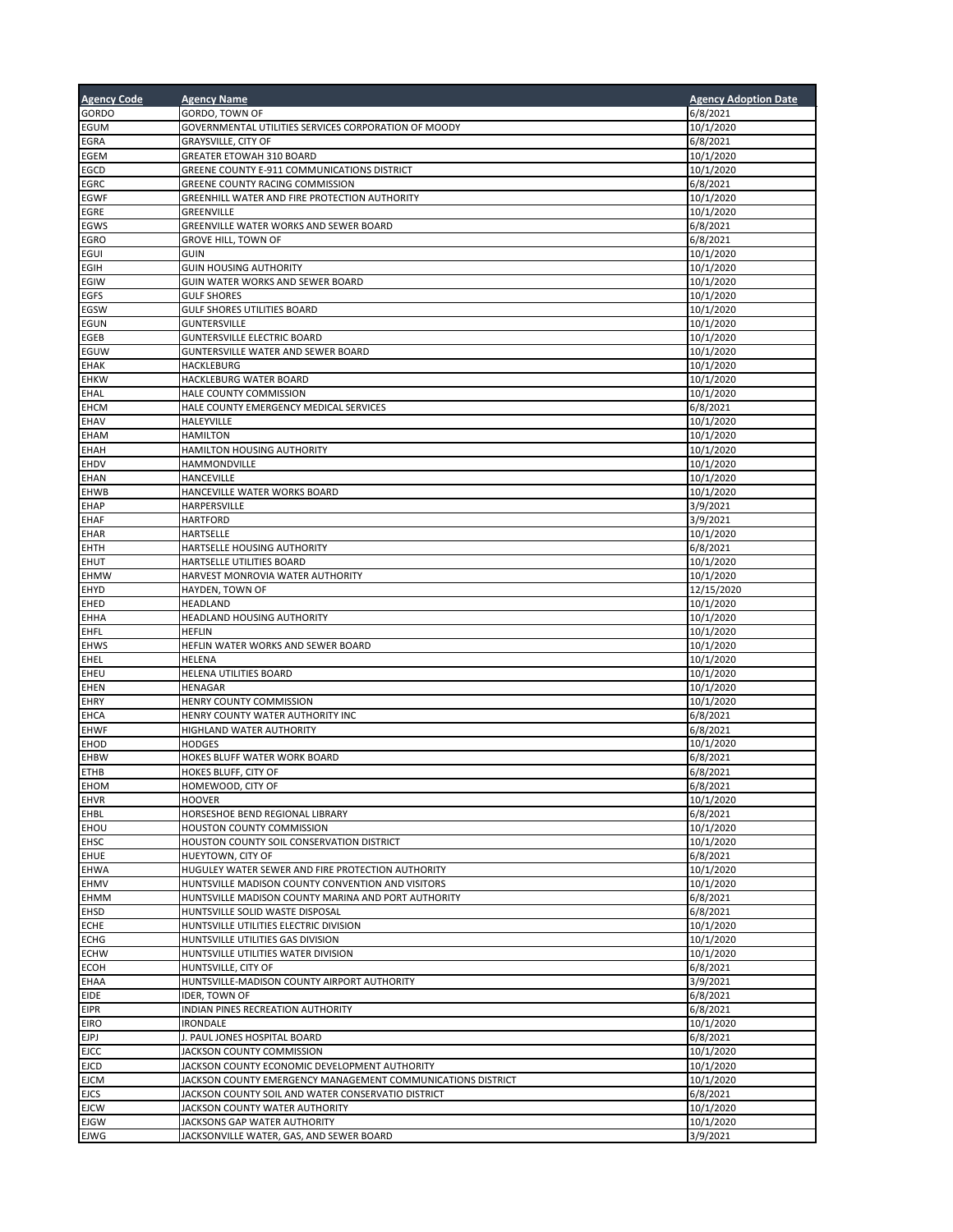| <b>Agency Code</b>         | <b>Agency Name</b>                                                                 | <b>Agency Adoption Date</b> |
|----------------------------|------------------------------------------------------------------------------------|-----------------------------|
| <b>EJAC</b>                | JACKSONVILLE, CITY OF                                                              | 3/9/2021                    |
| <b>EJUB</b>                | JASPER WATER WORKS AND SEWER BOARD                                                 | 6/8/2021                    |
| <b>EJAS</b>                | JASPER, CITY OF                                                                    | 6/8/2021                    |
| <b>EJFH</b>                | JEFFERSON COUNTY HOUSING AUTHORITY                                                 | 10/1/2020                   |
| <b>EJEM</b>                | <b>JEMISON</b>                                                                     | 10/1/2020                   |
| <b>EKEN</b>                | KENNEDY, TOWN OF                                                                   | 6/8/2021                    |
| EKIL                       | KILLEN                                                                             | 10/1/2020                   |
| <b>ELAF</b>                | LAFAYETTE                                                                          | 10/1/2020                   |
| <b>ELMR</b>                | LAMAR COUNTY COMMISSION<br>LANETT                                                  | 10/1/2020                   |
| <b>ELAN</b><br><b>ELCC</b> | LAUDERDALE COUNTY COMMISSION                                                       | 10/1/2020<br>10/1/2020      |
| <b>ELAW</b>                | LAWRENCE COUNTY COMMISSION                                                         | 10/1/2020                   |
| ELEE                       | LEE COUNTY COMMISSION                                                              | 10/1/2020                   |
| <b>ELED</b>                | LEEDS                                                                              | 10/1/2020                   |
| ELEW                       | LEEDS WATER WORKS BOARD                                                            | 10/1/2020                   |
| <b>ELCG</b>                | LEE-RUSSELL COUNCIL ON LOCAL GOVERNMENTS                                           | 6/8/2021                    |
| <b>ELES</b>                | LEESBURG                                                                           | 10/1/2020                   |
| <b>ELBR</b>                | LIMESTONE COUNTY COMMISSION                                                        | 10/1/2020                   |
| <b>ELWA</b>                | LIMESTONE COUNTY WATER AUTHORITY                                                   | 10/1/2020                   |
| <b>ELIC</b>                | LINCOLN                                                                            | 10/1/2020                   |
| <b>ELNV</b>                | LINEVILLE                                                                          | 10/1/2020                   |
| <b>ELNH</b>                | LINEVILLE HOUSING AUTHORITY                                                        | 6/8/2021                    |
| <b>ELWS</b>                | LINEVILLE WATER AND SEWER BOARD                                                    | 10/1/2020                   |
| <b>ELIT</b>                | LITTLEVILLE                                                                        | 10/1/2020                   |
| <b>ELVN</b>                | LIVINGSTON HOUSING AUTHORITY<br>LOACHAPOKA WATER AUTHORITY                         | 12/15/2020                  |
| <b>ELOW</b><br><b>ELOX</b> | LOXLEY                                                                             | 6/8/2021<br>10/1/2020       |
| <b>ELYN</b>                | LYNN, TOWN OF                                                                      | 6/8/2021                    |
| <b>EMCN</b>                | MACON COUNTY COMMISSION                                                            | 6/8/2021                    |
| <b>EMSN</b>                | <b>MADISON</b>                                                                     | 10/1/2020                   |
| <b>EMMR</b>                | MADISON COUNTY 310 BOARD                                                           | 6/8/2021                    |
| <b>EMCC</b>                | MADISON COUNTY COMMISSION                                                          | 10/1/2020                   |
| <b>EMDC</b>                | MADISON COUNTY COMMUNICATION DISTRICT                                              | 10/1/2020                   |
| <b>EMWB</b>                | MADISON WATER AND WASTEWATER BOARD                                                 | 10/1/2020                   |
| <b>EMGS</b>                | <b>MAGNOLIA SPRINGS</b>                                                            | 10/1/2020                   |
| <b>EMAL</b>                | MALVERN                                                                            | 10/1/2020                   |
| <b>EMWG</b>                | MAPLESVILLE WATER WORKS AND GAS BOARD                                              | 10/1/2020                   |
| <b>EMAP</b>                | MAPLESVILLE, TOWN OF                                                               | 6/8/2021                    |
| <b>EMGO</b>                | MARENGO COUNTY COMMISSION                                                          | 6/8/2021                    |
| <b>EMGT</b>                | MARGARET                                                                           | 10/1/2020                   |
| <b>EMAR</b><br><b>EMRE</b> | MARION COUNTY COMMISSION<br>MARION COUNTY EMERGENCY COMMUNICATIONS DISTRICT        | 10/1/2020<br>10/1/2020      |
| <b>EMRS</b>                | MARSHALL COUNTY COMMISSION                                                         | 10/1/2020                   |
| <b>EMSC</b>                | MARSHALL COUNTY COMMUNITY PUNISHMENT AND CORRECTIONS AUTHORITY                     | 10/1/2020                   |
| <b>EMCT</b>                | MARSHALL COUNTY EMERGENCY TELEPHONE SERVICE BOARD                                  | 10/1/2020                   |
| <b>EMGD</b>                | MARSHALL COUNTY GAS DISTRICT                                                       | 10/1/2020                   |
| <b>EMAF</b>                | MCADORY AREA FIRE DISTRICT                                                         | 10/1/2020                   |
| <b>EMEN</b>                | <b>MENTONE</b>                                                                     | 10/1/2020                   |
| <b>EMAO</b>                | MIDDLE ALABAMA AREA AGENCY ON AGING                                                | 6/8/2021                    |
| <b>ESCL</b>                | MILDRED B. HARRISON LIBRARY                                                        | 6/8/2021                    |
| <b>EMIL</b>                | <b>MILLBROOK</b>                                                                   | 10/1/2020                   |
| <b>EMLP</b>                | <b>MILLPORT</b>                                                                    | 10/1/2020                   |
| <b>EHMI</b>                | MILLPORT HOUSING AUTHORITY                                                         | 6/8/2021                    |
| <b>ECOM</b>                | <b>MOBILE</b>                                                                      | 10/1/2020                   |
| <b>EMOB</b>                | MOBILE COUNTY COMMISSION                                                           | 12/15/2020                  |
| <b>EMCM</b><br><b>EMCD</b> | MOBILE COUNTY COMMUNICATIONS DISTRICT<br>MOBILE COUNTY EMERGENCY MANAGEMENT AGENCY | 10/1/2020<br>3/9/2021       |
| <b>EMCH</b>                | MOBILE COUNTY HEALTH DEPARTMENT                                                    | 10/1/2020                   |
| <b>EMWS</b>                | MOBILE COUNTY WATER SEWER AND FIRE PROTECTION AUTHORITY                            | 10/1/2020                   |
| <b>EMNC</b>                | MONROE COUNTY COMMISSION                                                           | 6/8/2021                    |
| <b>EMRV</b>                | MONROEVILLE HOUSING AUTHORITY                                                      | 10/1/2020                   |
| <b>EMVW</b>                | MONROEVILLE WATER WORKS BOARD                                                      | 10/1/2020                   |
| <b>EMON</b>                | MONROEVILLE, CITY OF                                                               | 6/8/2021                    |
| <b>EMTV</b>                | MONTEVALLO                                                                         | 10/1/2020                   |
| <b>EMTS</b>                | MONTEVALLO WATER WORKS AND SEWER BOARD                                             | 10/1/2020                   |
| <b>EMTG</b>                | MONTGOMERY                                                                         | 10/1/2020                   |
| <b>EMGA</b>                | MONTGOMERY AIRPORT AUTH                                                            | 10/1/2020                   |
| <b>EMAM</b>                | MONTGOMERY AREA MENTAL HEALTH AUTHORITY                                            | 6/8/2021                    |
| <b>EMGC</b>                | MONTGOMERY COUNTY COMMISSION                                                       | 10/1/2020                   |
| <b>EMCS</b>                | MONTGOMERY COUNTY SOIL AND WATER CONSERVATION DISTRICT                             | 6/8/2021                    |
| <b>EMTW</b>                | MONTGOMERY WATER WORKS BOARD                                                       | 10/1/2020                   |
| <b>EMOD</b><br><b>EMOR</b> | <b>MOODY</b><br>MORGAN COUNTY COMMISSION                                           | 10/1/2020<br>10/1/2020      |
| <b>EMOC</b>                | MORGAN COUNTY EMERGENCY MANAGEMENT COMMUNICATION DISTRICT                          | 6/8/2021                    |
|                            |                                                                                    |                             |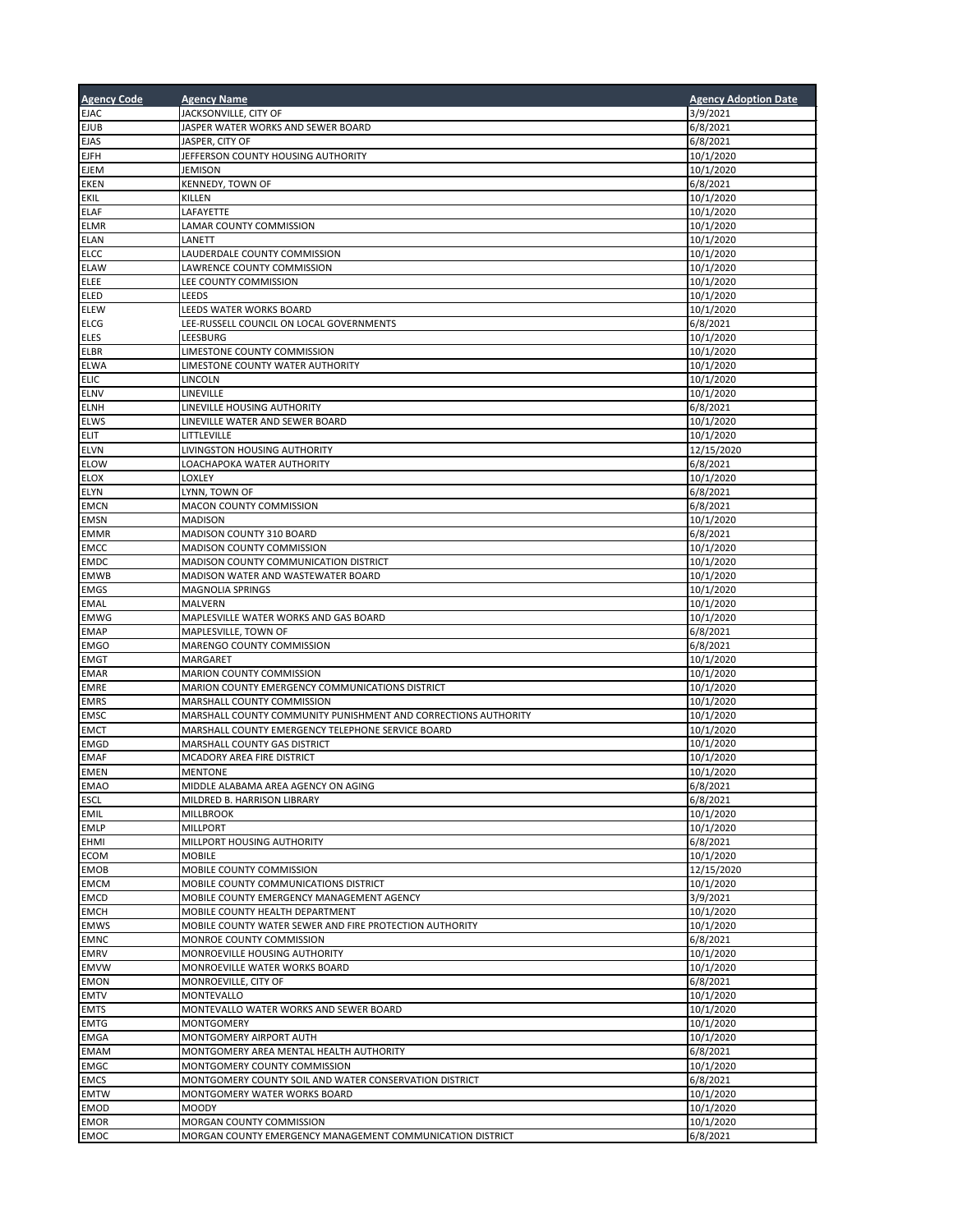| <b>Agency Code</b>         | <b>Agency Name</b>                                                        | <b>Agency Adoption Date</b> |
|----------------------------|---------------------------------------------------------------------------|-----------------------------|
| <b>EMLT</b>                | <b>MOULTON</b>                                                            | 10/1/2020                   |
| <b>EMVN</b>                | MOUNT VERNON, TOWN OF                                                     | 6/8/2021                    |
| <b>EMBL</b>                | MOUNTAIN BROOK LIBRARY BOARD                                              | 12/15/2020                  |
| <b>EMBP</b>                | MOUNTAIN BROOK PARKS AND RECREATION                                       | 12/15/2020                  |
| <b>EMTB</b>                | MOUNTAIN BROOK, CITY OF                                                   | 12/15/2020                  |
| <b>EMUS</b>                | <b>MUSCLE SHOALS</b>                                                      | 10/1/2020                   |
| <b>EMSE</b>                | MUSCLE SHOALS ELECTRIC BOARD                                              | 12/15/2020                  |
| <b>EMSU</b>                | MUSCLE SHOALS UTILITIES BOARD                                             | 10/1/2020                   |
| <b>EMYR</b>                | <b>MYRTLEWOOD</b>                                                         | 10/1/2020                   |
| <b>ENCT</b>                | NECTAR, TOWN OF                                                           | 6/8/2021                    |
| <b>ENHP</b>                | NEW HOPE, CITY OF                                                         | 6/8/2021                    |
| <b>ENLW</b><br><b>ETNS</b> | NEW LONDON WATER, SEWER, AND FIRE PROTECTION AUTHORITY<br><b>NEW SITE</b> | 6/8/2021<br>10/1/2020       |
| <b>ENAG</b>                | NORTH ALABAMA GAS DISTRICT                                                | 6/8/2021                    |
| EBMU                       | <b>NORTH BALDWIN UTILITIES</b>                                            | 10/1/2020                   |
| <b>ERCG</b>                | NORTH CENTRAL ALABAMA REGIONAL COUNCIL OF LOCAL GOVERNMENTS               | 6/8/2021                    |
| <b>ENDC</b>                | NORTH DALLAS COUNTY WATER AUTHORITY                                       | 10/1/2020                   |
| <b>ENSF</b>                | NORTH SHELBY COUNTY FIRE AND EMERGENCY MEDICAL DISTRICT                   | 10/1/2020                   |
| <b>ENEG</b>                | NORTHEAST ALABAMA COOPERATIVE GAS                                         | 10/1/2020                   |
| <b>ENAW</b>                | NORTHEAST ALABAMA WATER SEWER AND FIRE PROTECTION DISTRICT                | 10/1/2020                   |
| <b>ENMC</b>                | NORTHEAST MORGAN COUNTY WATER AND SEWER AUTHORITY                         | 10/1/2020                   |
| <b>ENOR</b>                | NORTHPORT, CITY OF                                                        | 12/15/2020                  |
| <b>ENAC</b>                | NORTHWEST ALABAMA COUNCIL OF LOCAL GOVERNMENTS                            | 10/1/2020                   |
| <b>ENOT</b>                | NOTASULGA, TOWN OF                                                        | 6/8/2021                    |
| <b>EOKG</b>                | OAK GROVE, TOWN OF                                                        | 6/8/2021                    |
| <b>EODE</b>                | ODENVILLE                                                                 | 10/1/2020                   |
| EODU                       | ODENVILLE UTILITIES BOARD                                                 | 10/1/2020                   |
| EONT                       | ONEONTA                                                                   | 10/1/2020                   |
| EONH<br>EONE               | ONEONTA HOUSING AUTHORITY<br>ONEONTA UTILITIES BOARD                      | 6/8/2021                    |
| EOPE                       | OPELIKA                                                                   | 10/1/2020<br>10/1/2020      |
| EOWW                       | OPELIKA UTILITIES BOARD                                                   | 6/8/2021                    |
| EOPU                       | OPP UTILITIES BOARD                                                       | 6/8/2021                    |
| EOPP                       | OPP, CITY OF                                                              | 6/8/2021                    |
| EORG                       | ORANGE BEACH                                                              | 10/1/2020                   |
| EOBW                       | ORANGE BEACH WATER SEWER AND FIRE PROTECTION AUTHORITY                    | 10/1/2020                   |
| <b>EOWA</b>                | OWASSA/BROWNSVILLE WATER AUTHORITY                                        | 6/8/2021                    |
| EOWC                       | <b>OWENS CROSS ROADS</b>                                                  | 10/1/2020                   |
| EOCR                       | OWENS CROSS ROADS WATER AUTHORITY                                         | 6/8/2021                    |
| EOXF                       | <b>OXFORD</b>                                                             | 10/1/2020                   |
| EOZD                       | OZARK DALE COUNTY E-911                                                   | 6/8/2021                    |
| <b>EUBO</b>                | <b>OZARK UTILITIES BOARD</b>                                              | 10/1/2020                   |
| EOZK                       | OZARK, CITY OF                                                            | 3/9/2021                    |
| EPWB                       | PARRISH WATER WORKS AND SEWER BOARD                                       | 6/8/2021                    |
| EPEM                       | PELHAM                                                                    | 10/1/2020                   |
| EPEL<br><b>EPCA</b>        | PELL CITY                                                                 | 10/1/2020                   |
| <b>EPUB</b>                | PELL CITY HOUSING AUTHORITY<br>PENNINGTON UTILITIES BOARD                 | 10/1/2020<br>10/1/2020      |
| <b>ECPC</b>                | PHENIX CITY                                                               | 10/1/2020                   |
| <b>ETPC</b>                | PHIL CAMPBELL                                                             | 10/1/2020                   |
| EPCB                       | PHIL CAMPBELL WATER WORKS AND SEWER BOARD                                 | 10/1/2020                   |
| <b>EPIC</b>                | PICKENS COUNTY COMMISSION                                                 | 6/8/2021                    |
| <b>EPCW</b>                | PICKENS COUNTY WATER AUTHORITY                                            | 10/1/2020                   |
| EPIE                       | PIEDMONT                                                                  | 10/1/2020                   |
| <b>EPKE</b>                | PIKE COUNTY COMMISSION                                                    | 10/1/2020                   |
| <b>EPKD</b>                | PIKE COUNTY COMMUNICATIONS DISTRICT                                       | 6/8/2021                    |
| <b>EPKW</b>                | PIKE COUNTY WATER AUTHORITY                                               | 3/9/2021                    |
| <b>EPRF</b>                | PIKE ROAD VOLUNTEER FIRE PROTECTION AUTHORITY                             | 10/1/2020                   |
| <b>EPKR</b>                | PIKE ROAD, TOWN OF                                                        | 6/8/2021                    |
| EPBA                       | PINE BLUFF WATER AUTHORITY                                                | 10/1/2020                   |
| <b>EPSN</b>                | PINSON, CITY OF                                                           | 6/8/2021                    |
| <b>EPIS</b>                | PISGAH, TOWN OF<br>PLEASANT GROVE, CITY OF                                | 6/8/2021                    |
| EPLG<br>EPRA               | <b>PRATTVILLE</b>                                                         | 3/9/2021<br>10/1/2020       |
| EPWW                       | PRATTVILLE CITY WATER WORKS BOARD                                         | 10/1/2020                   |
| EPRI                       | <b>PRICEVILLE</b>                                                         | 10/1/2020                   |
| <b>EPFA</b>                | PRYOR FIELD AIRPORT AUTHORITY                                             | 6/8/2021                    |
| <b>EQMW</b>                | QUINT MAR WATER BOARD                                                     | 6/8/2021                    |
| ERAG                       | RAGLAND                                                                   | 10/1/2020                   |
| ERAW                       | RAGLAND WATER WORKS BOARD                                                 | 6/8/2021                    |
| <b>ECRC</b>                | <b>RAINBOW CITY</b>                                                       | 10/1/2020                   |
| ERAI                       | RAINSVILLE, CITY OF                                                       | 3/9/2021                    |
| ERAN                       | RANDOLPH COUNTY COMMISSION                                                | 10/1/2020                   |
| ERBA                       | RED BAY HOUSING AUTHORITY                                                 | 6/8/2021                    |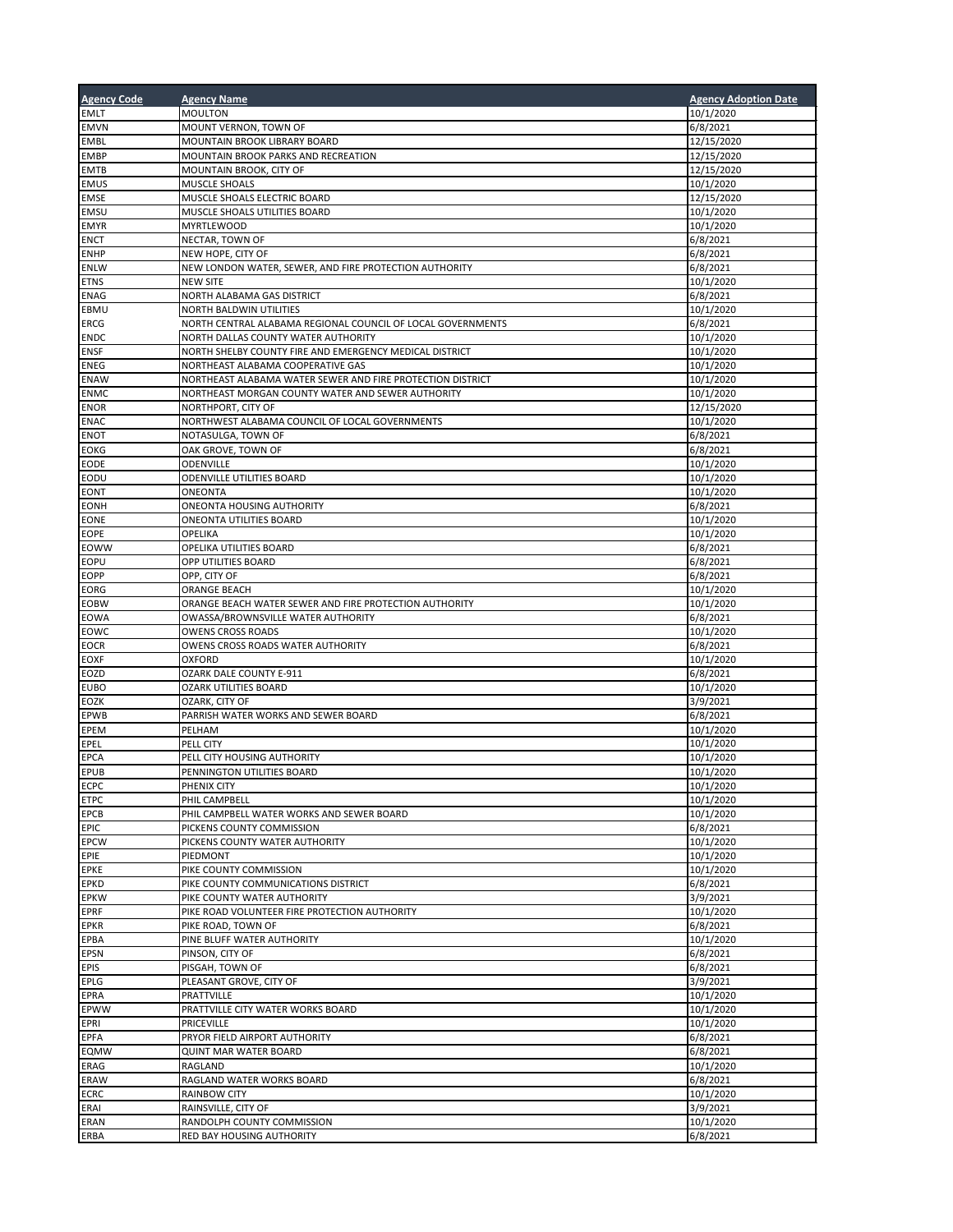| <b>Agency Code</b> | <b>Agency Name</b>                                                                             | <b>Agency Adoption Date</b> |
|--------------------|------------------------------------------------------------------------------------------------|-----------------------------|
| <b>ERBW</b>        | RED BAY WATER AND GAS BOARD                                                                    | 10/1/2020                   |
| EREF               | REFORM                                                                                         | 10/1/2020                   |
| EREH               | <b>REHOBETH</b>                                                                                | 10/1/2020                   |
| ERPM               | REMLAP PINE MOUNTAIN WATER AUTHORITY                                                           | 10/1/2020                   |
| EREP               | <b>REPTON</b>                                                                                  | 10/1/2020                   |
| ERIV<br>EROA       | RIVERSIDE, CITY OF<br><b>ROANOKE</b>                                                           | 6/8/2021<br>10/1/2020       |
| ERUB               | ROANOKE UTILITIES BOARD                                                                        | 10/1/2020                   |
| EROB               | ROBERTSDALE                                                                                    | 10/1/2020                   |
| ERKU               | ROCKFORD UTILITIES BOARD                                                                       | 10/1/2020                   |
| ERRF               | ROCKY RIDGE FIRE DISTRICT                                                                      | 12/15/2020                  |
| EROG               | ROGERSVILLE                                                                                    | 10/1/2020                   |
| ERUS               | RUSSELL COUNTY COMMISSION                                                                      | 10/1/2020                   |
| ERCU               | RUSSELL COUNTY WATER AUTHORITY                                                                 | 6/8/2021                    |
| ERSV               | RUSSELLVILLE                                                                                   | 10/1/2020                   |
| ERSU               | RUSSELLVILLE ELECTRIC BOARD                                                                    | 10/1/2020                   |
| ERSG<br>ERWW       | RUSSELLVILLE GAS BOARD<br>RUSSELLVILLE WATERWORKS AND SEWER                                    | 10/1/2020<br>10/1/2020      |
| ERUT               | RUTLEDGE, TOWN OF                                                                              | 6/8/2021                    |
| ESMS               | SAMSON                                                                                         | 10/1/2020                   |
| ESAR               | SARALAND, CITY OF                                                                              | 6/8/2021                    |
| ESCW               | SARDIS CITY WATER AND SEWER BOARD                                                              | 6/8/2021                    |
| ESRD               | SARDIS CITY, TOWN OF                                                                           | 6/8/2021                    |
| ESAT               | SATSUMA                                                                                        | 10/1/2020                   |
| ESWB               | SATSUMA WATER WORKS AND SEWER BOARD                                                            | 10/1/2020                   |
| ESCT               | SCOTTSBORO                                                                                     | 10/1/2020                   |
| ESBH               | SCOTTSBORO HOUSING AUTHORITY                                                                   | 10/1/2020                   |
| ESPP               | SCOTTSBORO PARK AND RECREATION BOARD                                                           | 10/1/2020                   |
| ESPL<br>ESCO       | SCOTTSBORO PUBLIC LIBRARY                                                                      | 6/8/2021                    |
| ESEC               | SCOTTSBORO WATER SEWER AND GAS BOARD<br><b>SECTION</b>                                         | 10/1/2020<br>10/1/2020      |
| ESEB               | SECTION WATERWORKS BOARD                                                                       | 10/1/2020                   |
| ESEL               | SELMA                                                                                          | 10/1/2020                   |
| ESEW               | SELMA WATERWORKS AND SEWER BOARD                                                               | 10/1/2020                   |
| ESME               | SEMMES, CITY OF                                                                                | 6/8/2021                    |
| <b>ESPW</b>        | SHEFFIELD UTILITIES                                                                            | 10/1/2020                   |
| ESHE               | SHEFFIELD, CITY OF                                                                             | 6/8/2021                    |
| ESBR               | SHELBY COUNTY COMMISSION                                                                       | 6/8/2021                    |
| ESEM               | SHELBY COUNTY EMERGENCY MANAGEMENT COMMUNICATIONS DISTRICT                                     | 6/8/2021                    |
| Esid               | SHOALS ECONOMIC DEVELOPMENT AUTHORITY                                                          | 10/1/2020                   |
| esil               | SILVERHILL                                                                                     | 10/1/2020                   |
| ESKY<br>ESLO       | SKYLINE<br>SLOCOMB                                                                             | 10/1/2020<br>10/1/2020      |
| ESLW               | SLOCOMB WATER WORKS AND SEWER BOARD                                                            | 10/1/2020                   |
| ESST               | SMITHS STATION, CITY OF                                                                        | 6/8/2021                    |
| ESHW               | SMITHS WATER AND SEWER AUTHORITY                                                               | 10/1/2020                   |
| SNEAD              | SNEAD, TOWN OF                                                                                 | 6/8/2021                    |
| <b>ESOM</b>        | SOMERVILLE                                                                                     | 10/1/2020                   |
| <b>ECNM</b>        | SOUTH ALABAMA GAS DISTRICT                                                                     | 10/1/2020                   |
| ESRP               | SOUTH ALABAMA REGIONAL PLANNING COMMISSION                                                     | 6/8/2021                    |
| ESCD               | SOUTH CENTRAL ALABAMA DEVELOPMENT COMISSION                                                    | 3/9/2021                    |
| ESAH               | SOUTH CENTRAL ALABAMA REGIONAL HOUSING                                                         | 12/15/2020                  |
| ESEA               | SOUTHEAST ALABAMA REGIONAL PLANNING DEVELOPMENT COMMISSION                                     | 10/1/2020                   |
| ESAS<br>ESAC       | SOUTHEAST ALABAMA SOLID WASTE DISPOSAL AUTHORITY<br>SOUTHERN ALABAMA REGIONAL COUNCIL ON AGING | 10/1/2020<br>10/1/2020      |
| ESOU               | SOUTHSIDE                                                                                      |                             |
| ESSW               | SOUTHSIDE WATER WORKS AND SEWER BOARD                                                          | 10/1/2020<br>6/8/2021       |
| <b>ESFT</b>        | SPANISH FORT FIRE RESCUE DEPARTMENT                                                            | 10/1/2020                   |
| ESPA               | SPANISH FORT, CITY OF                                                                          | 6/8/2021                    |
| EWMH               | SPECTRACARE                                                                                    | 10/1/2020                   |
| ESPR               | SPRINGVILLE                                                                                    | 10/1/2020                   |
| ESTC               | ST CLAIR COUNTY COMMISSION                                                                     | 10/1/2020                   |
| ESFL               | <b>ST FLORIAN</b>                                                                              | 10/1/2020                   |
| ESTP               | ST. CLAIR COUNTY COMMUNITY PUNISHMENT AND CORRECTIONS AUTHORITY                                | 6/8/2021                    |
| ESWC               | ST. CLAIR COUNTY SOIL AND WATER                                                                | 12/15/2020                  |
| <b>ESTE</b>        | STEELE, TOWN OF                                                                                | 6/8/2021                    |
| ESTV<br>ESTH       | STEVENSON<br>STEVENSON HOUSING AUTHORITY                                                       | 10/1/2020<br>10/1/2020      |
| ESMT               | SUMITON, CITY OF                                                                               | 6/8/2021                    |
| ESUD               | SUMMERDALE                                                                                     | 10/1/2020                   |
| ESTR               | SUMTER COUNTY COMMISSION                                                                       | 6/8/2021                    |
| ESDB               | SUMTER COUNTY INDUSTRIAL DEVELOPMENT AUTHORITY                                                 | 6/8/2021                    |
| ESRA               | SYLACAUGA PARKS AND RECREATION DEPARTMENT                                                      | 3/9/2021                    |
| ESUB               | SYLACAUGA UTILITIES BOARD                                                                      | 10/1/2020                   |